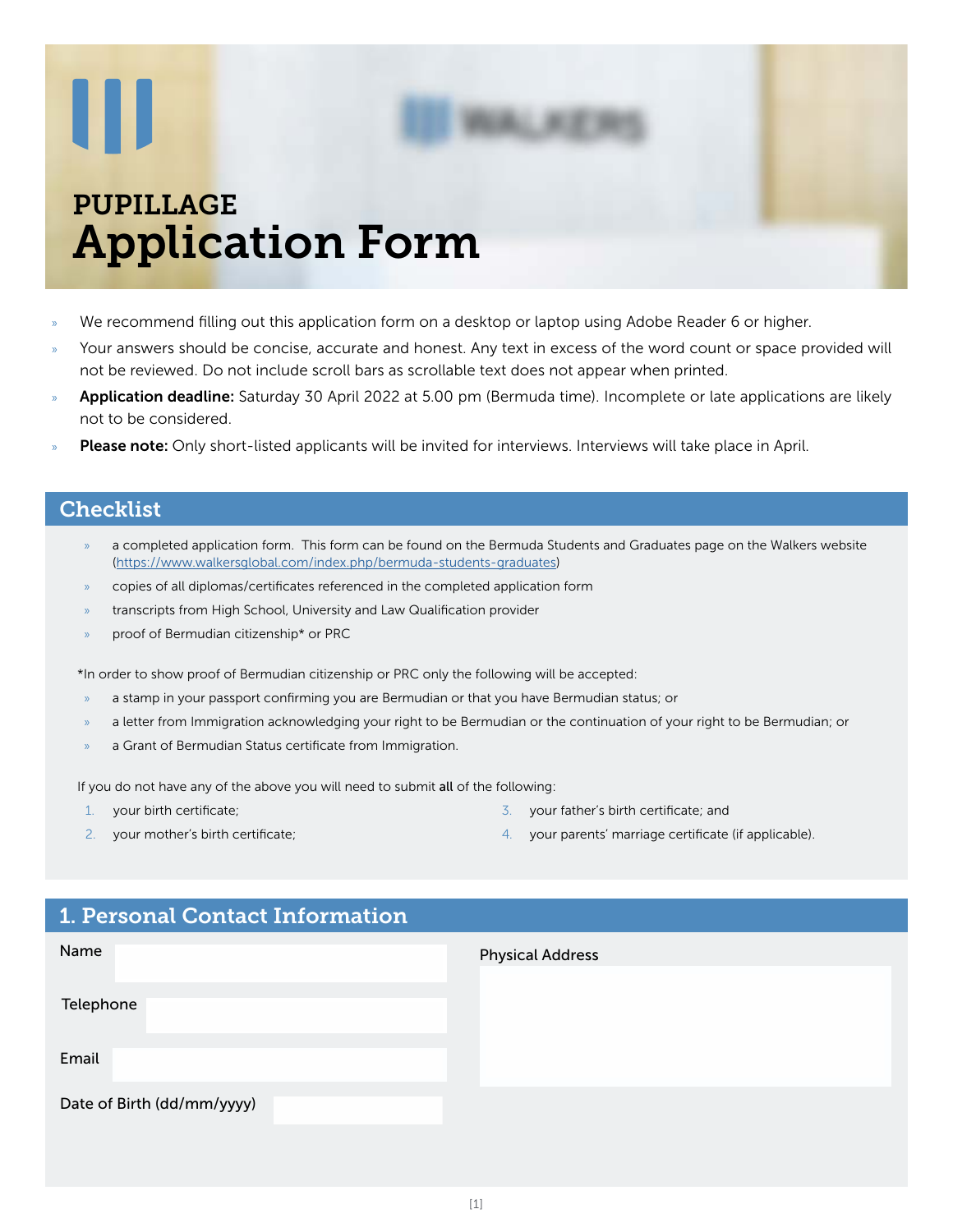| 2. Current and Previous Applications                                             |      |          |                       |      |
|----------------------------------------------------------------------------------|------|----------|-----------------------|------|
| Are you a current Walkers scholarship student? If yes, please skip to question 3 |      |          | Delete as appropriate |      |
| Have you made a previous application to Walkers?                                 |      |          | Delete as appropriate |      |
| If yes, list each year that you applied                                          |      |          |                       |      |
| What have you done since then?                                                   |      |          |                       |      |
|                                                                                  |      |          |                       |      |
| Have you made or will you make applications to any other Bermuda<br>law firms?   |      |          | Delete as appropriate |      |
| If yes list the law firm(s) and year(s)                                          |      |          |                       |      |
| Law Firm                                                                         | Year | Law Firm |                       | Year |
|                                                                                  |      |          |                       |      |
|                                                                                  |      |          |                       |      |
|                                                                                  |      |          |                       |      |
|                                                                                  |      |          |                       |      |

## 3. Cover letter

Why should we consider you?

DO NOT EXCEED 350 WORDS AND SPACE PROVIDED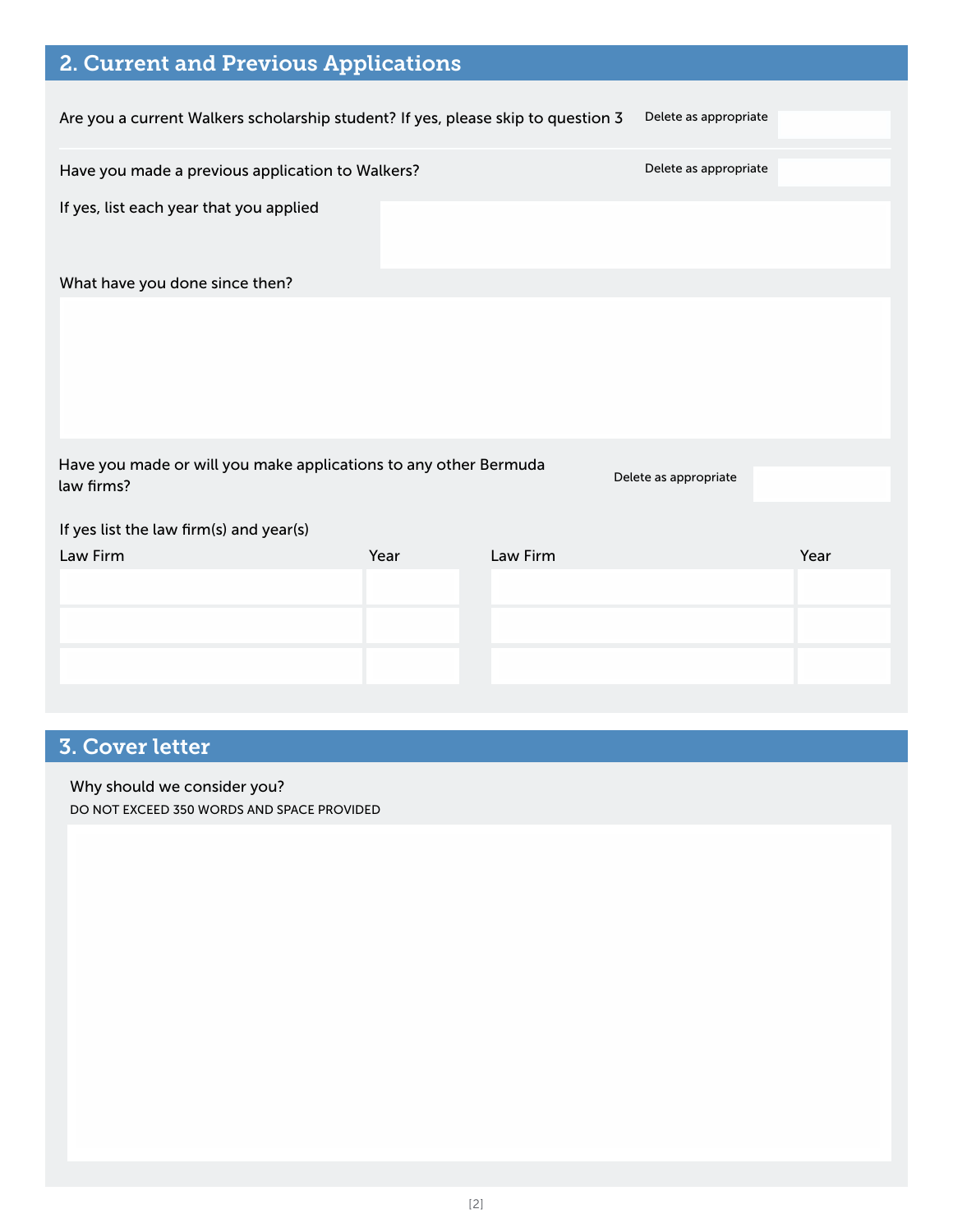| <b>4. Education Achievements</b>                  |      |    |  |  |
|---------------------------------------------------|------|----|--|--|
| 4.1 High School (transcript(s) must be submitted) |      |    |  |  |
| <b>School Name and Country</b>                    | From | To |  |  |
|                                                   |      |    |  |  |
|                                                   |      |    |  |  |

Leaving certification type (eg High School Diploma)

Academic Honours / Achievements DO NOT EXCEED 250 WORDS AND SPACE PROVIDED

## 4.2 Undergraduate (transcript(s) must be submitted)

| University / Institution Name                    | From | To |
|--------------------------------------------------|------|----|
|                                                  |      |    |
|                                                  |      |    |
| Degree Programme Name                            |      |    |
| Leaving certification type (eg Bachelor of Arts) |      |    |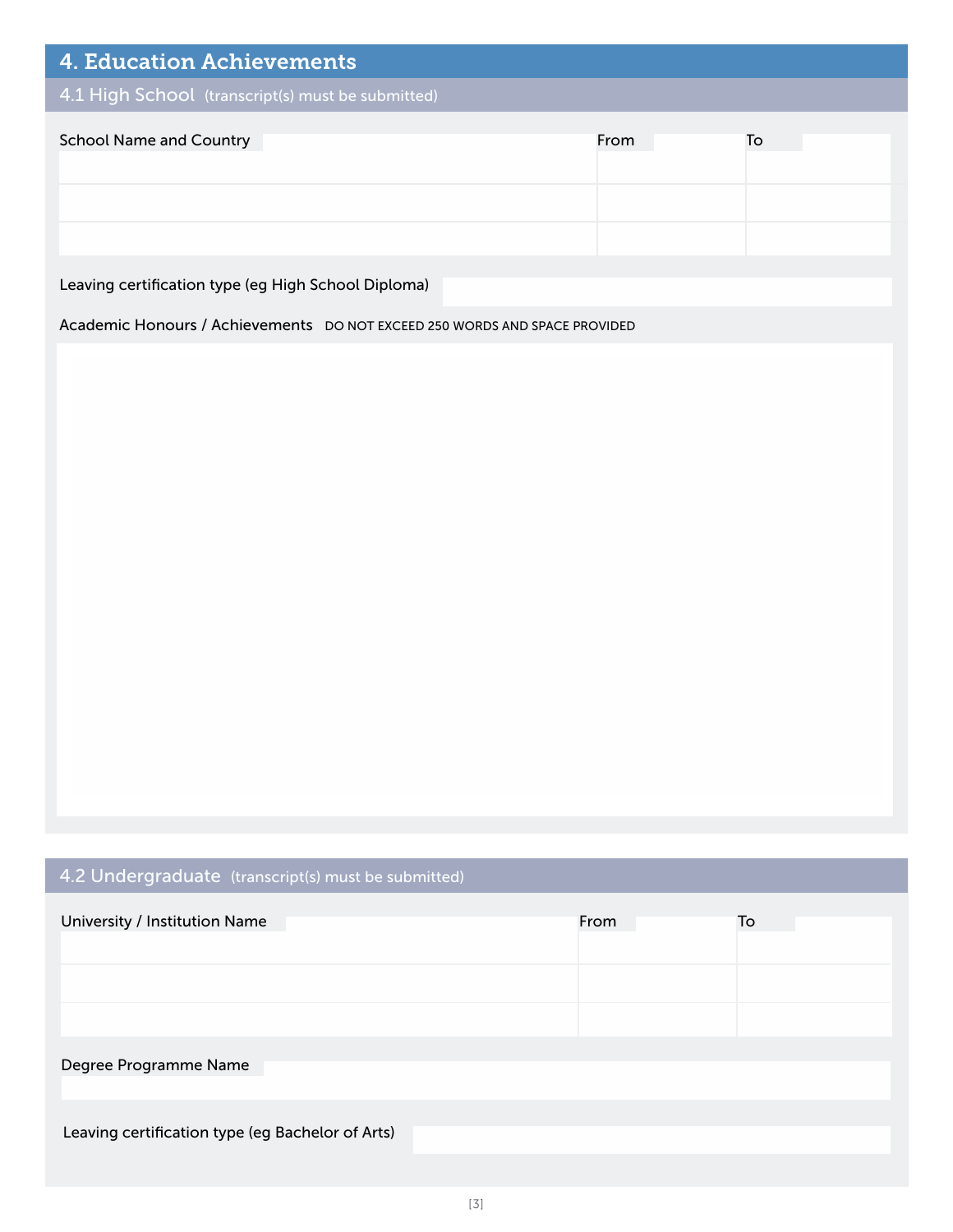## 4.3 Postgraduate (transcript(s) must be submitted) (leave blank if not applicable)

| University / Institution Name                           | From | To |
|---------------------------------------------------------|------|----|
|                                                         |      |    |
|                                                         |      |    |
| Degree Programme Name                                   |      |    |
| Leaving certification type (eg Graduate Diploma in Law) |      |    |

Academic Honours / Achievements DO NOT EXCEED 250 WORDS AND SPACE PROVIDED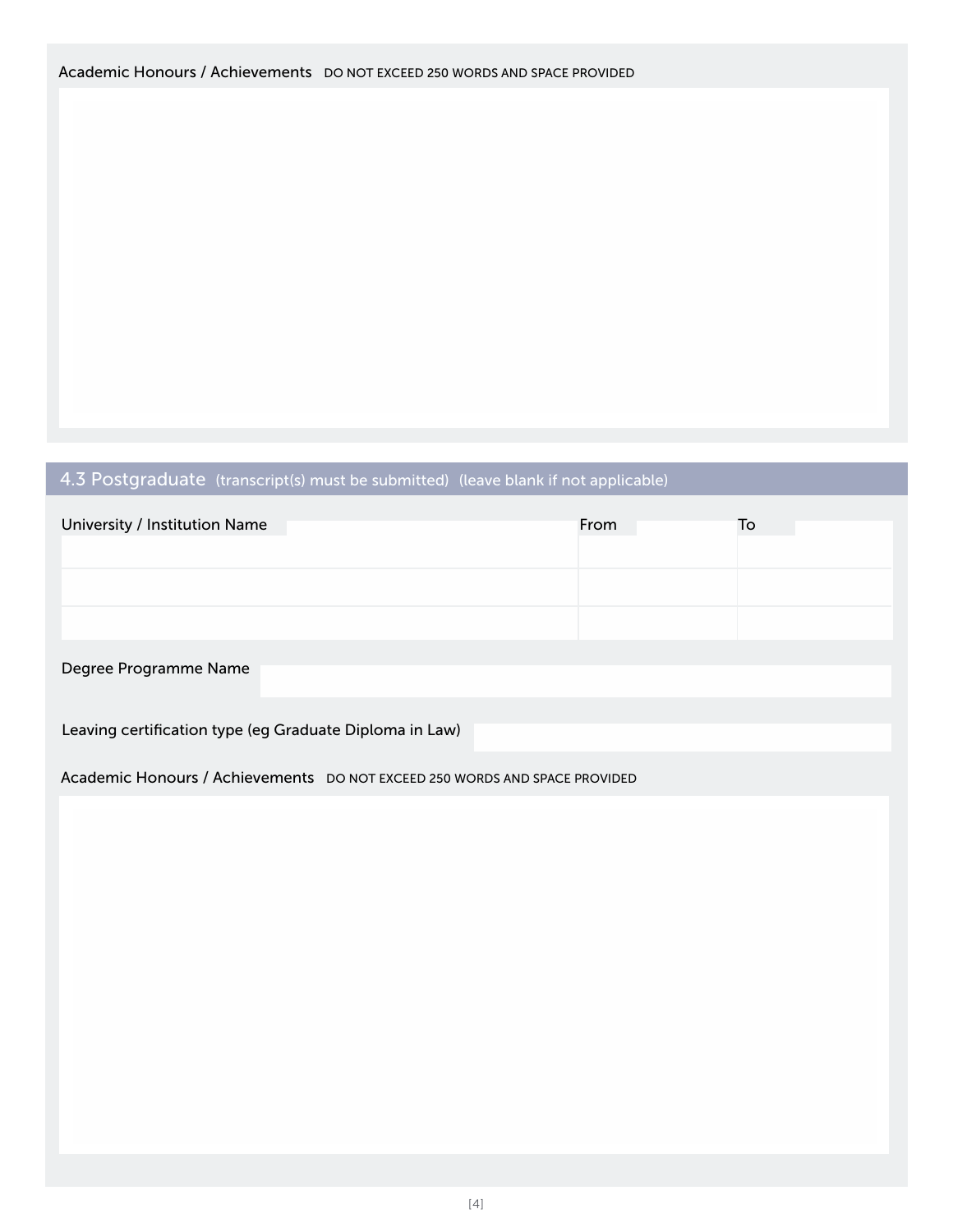| 4.4 Law Qualification Course (transcript(s) must be submitted) |                       |      |    |
|----------------------------------------------------------------|-----------------------|------|----|
| University / Institution Name                                  |                       | From | To |
|                                                                |                       |      |    |
|                                                                |                       |      |    |
|                                                                |                       |      |    |
| Course Type                                                    | Delete as appropriate |      |    |
|                                                                |                       |      |    |
| Overall award classification                                   | Delete as appropriate |      |    |
|                                                                |                       |      |    |
| Has this been awarded or is this your<br>anticipated result?   | Delete as appropriate |      |    |
|                                                                |                       |      |    |

Academic Honours / Achievements DO NOT EXCEED 250 WORDS AND SPACE PROVIDED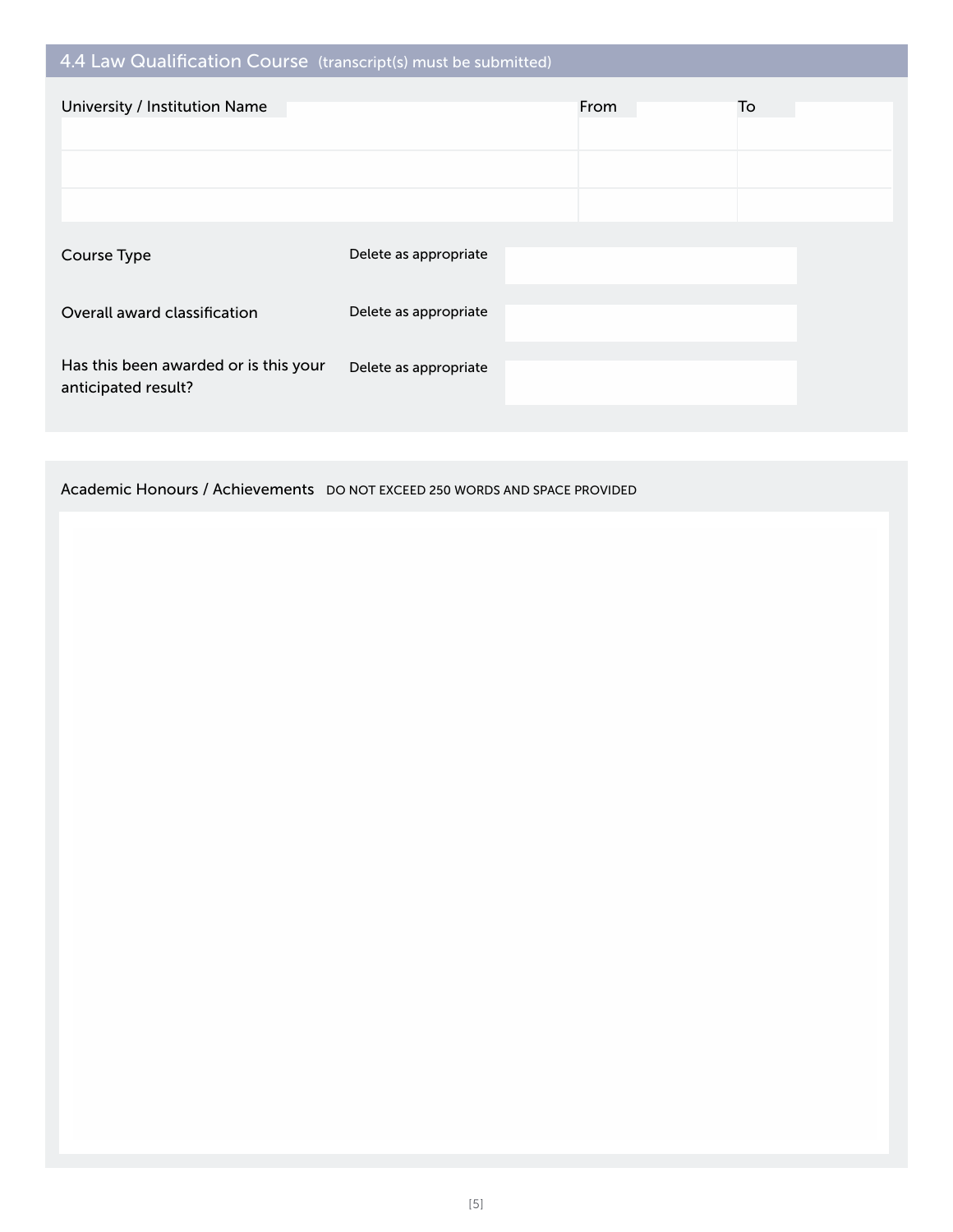| 5. Employment and Work Experience History (if applicable) |      |    |                      |                                |      |    |
|-----------------------------------------------------------|------|----|----------------------|--------------------------------|------|----|
| <b>Employer Name</b>                                      | From | To | <b>Employer Name</b> |                                | From | To |
| Job title and responsibilities                            |      |    |                      | Job title and responsibilities |      |    |
| <b>Employer Name</b>                                      | From | To | <b>Employer Name</b> |                                | From | To |
| Job title and responsibilities                            |      |    |                      | Job title and responsibilities |      |    |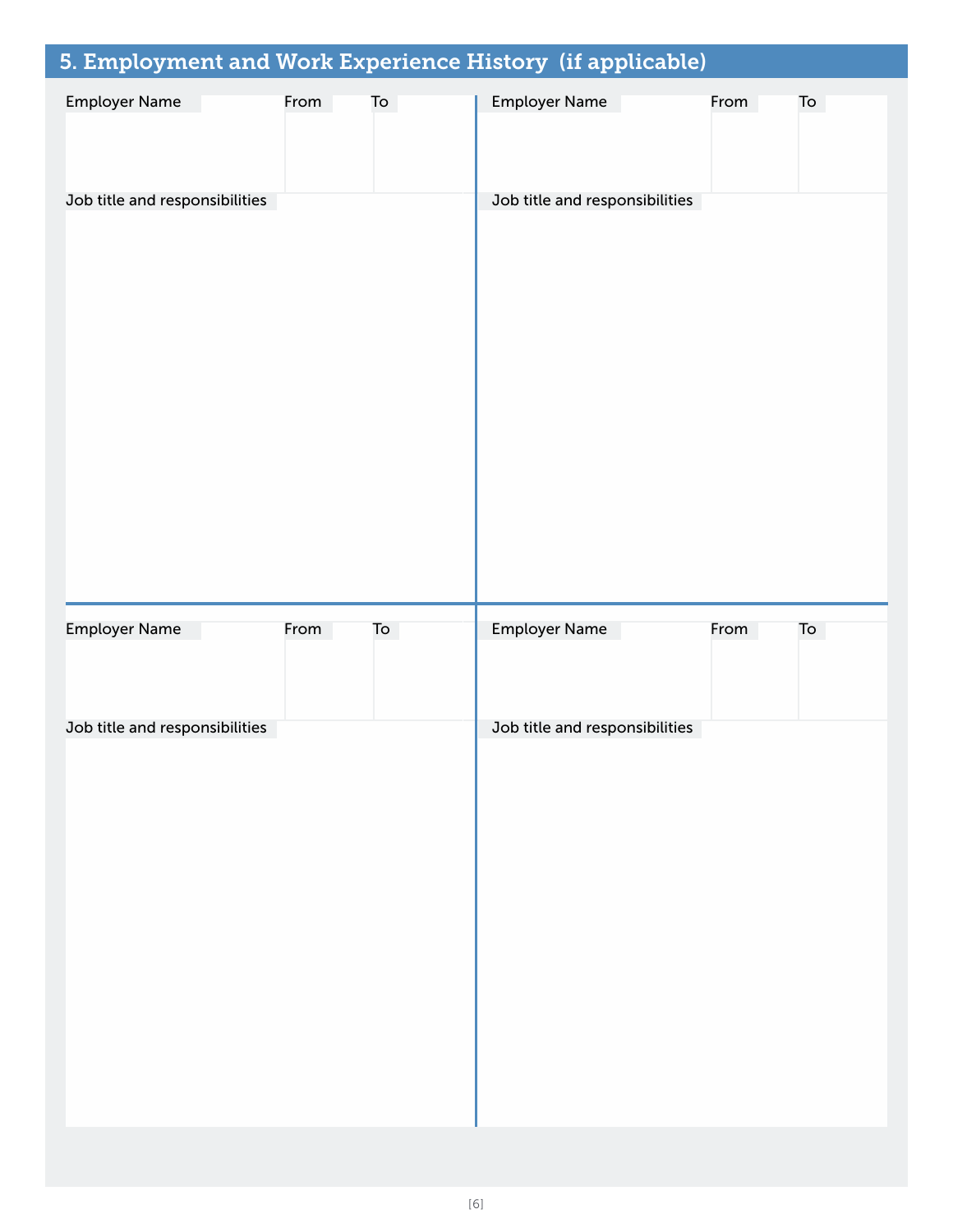| 6. Volunteer & Community Service (if applicable) |      |            |                                  |      |            |
|--------------------------------------------------|------|------------|----------------------------------|------|------------|
| <b>Organisation / Event Name</b>                 | From | ${\sf To}$ | <b>Organisation / Event Name</b> | From | To         |
| Responsibilities                                 |      |            | Responsibilities                 |      |            |
| Organisation / Event Name                        | From | To         | <b>Organisation / Event Name</b> | From | ${\sf To}$ |
| Responsibilities                                 |      |            | Responsibilities                 |      |            |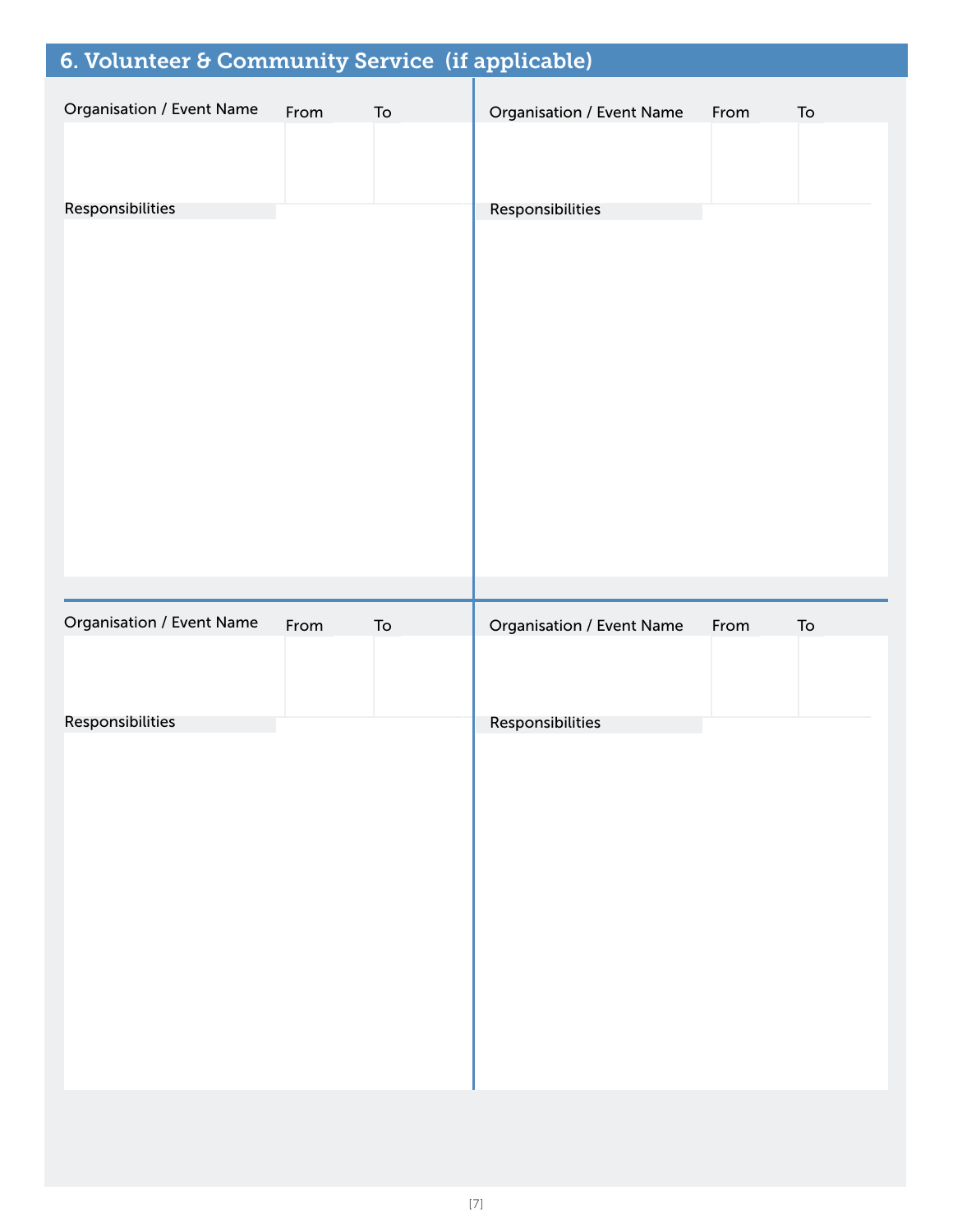## 7. Writing Sample

This can be existing work and on any subject DO NOT EXCEED 500 WORDS AND SPACE PROVIDED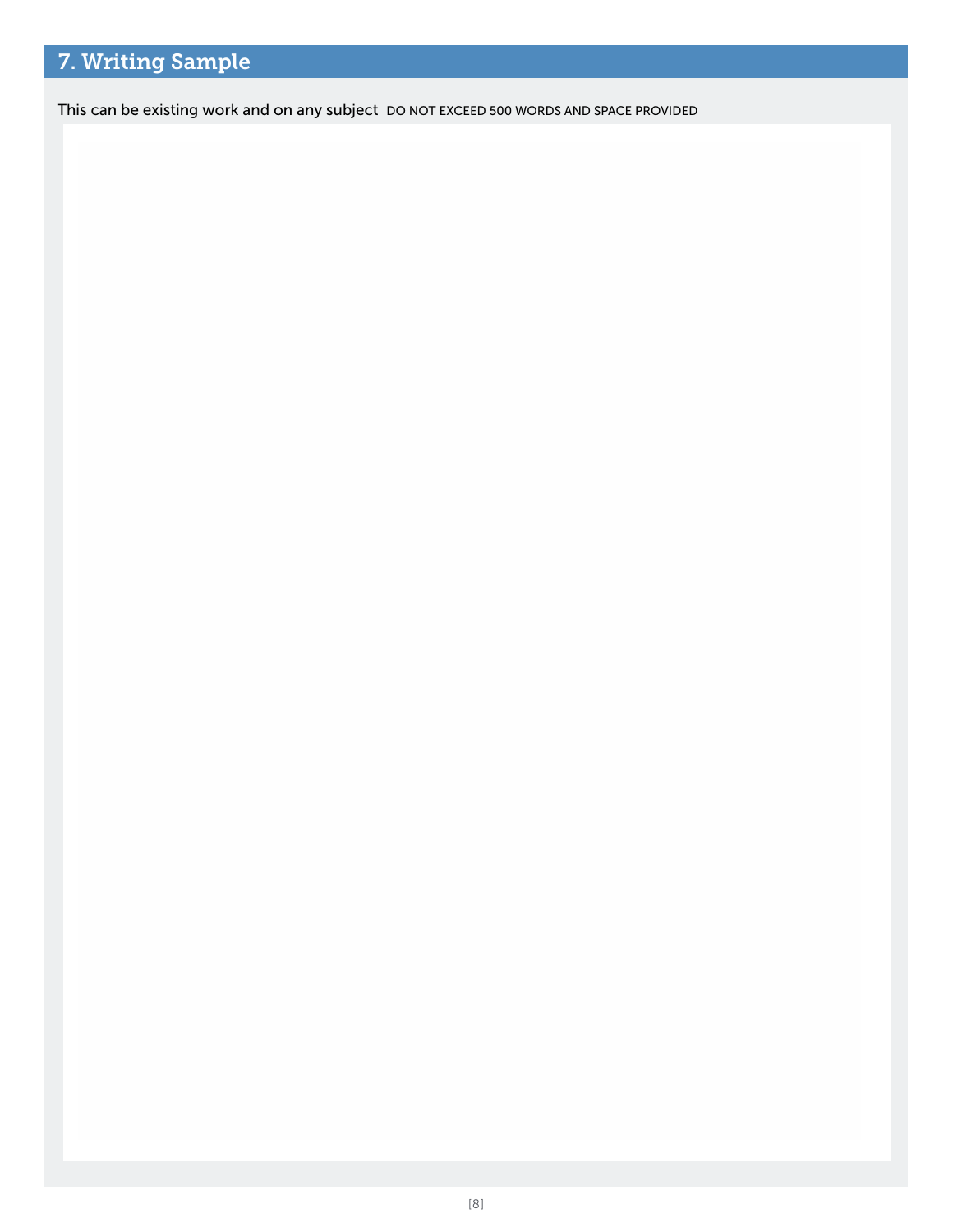#### ` 8. Personal Interests

What are your most important personal interests and why? DO NOT EXCEED 250 WORDS AND SPACE PROVIDED

## 9. Other

What non-academic achievements are you most proud of and why? DO NOT EXCEED 250 WORDS AND SPACE PROVIDED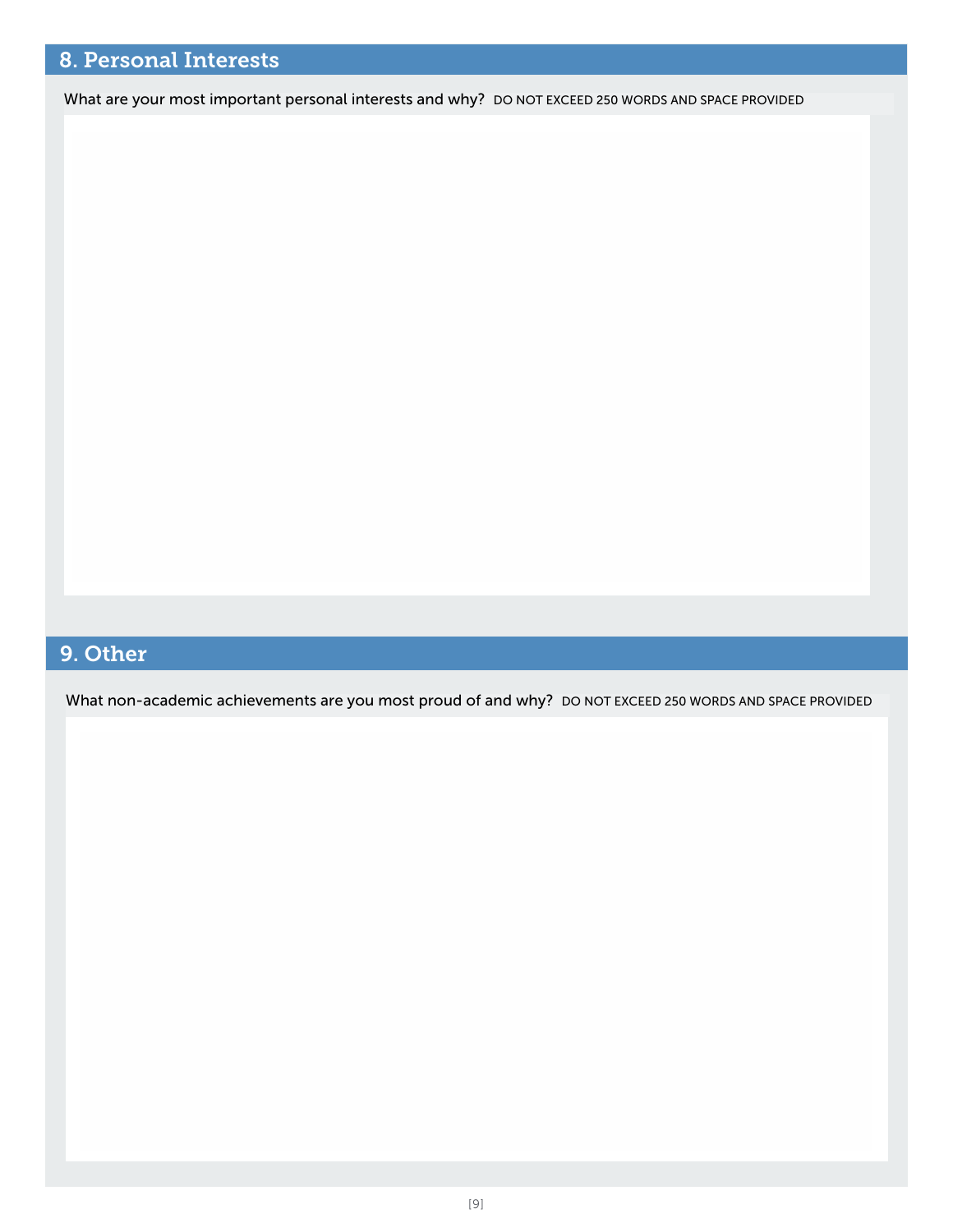If you did not pursue a career in law, what would you be doing? DO NOT EXCEED 250 WORDS AND SPACE PROVIDED

What else should we know about you? DO NOT EXCEED 250 WORDS AND SPACE PROVIDED